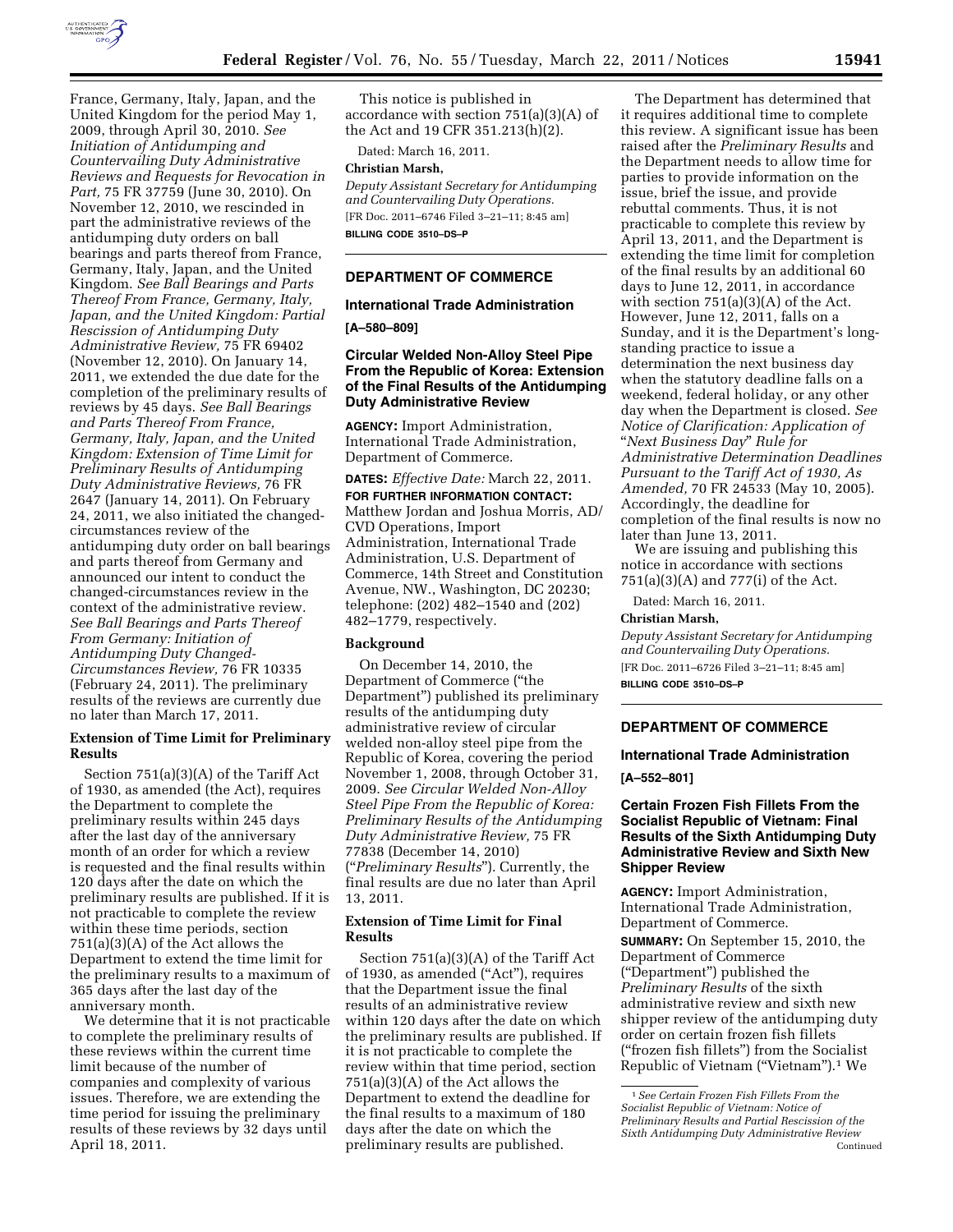gave interested parties an opportunity to comment on the *Preliminary Results*  and, based upon our analysis of the comments and information received, we made changes to the margin calculations for the final results of these reviews. The final weighted-average margins are listed below in the ''Final Results of the Reviews'' section of this notice. The period of review ("POR") is August 1, 2008, through July 31, 2009.

**DATES:** *Effective Date:* March 22, 2011.

## **FOR FURTHER INFORMATION CONTACT:**

Emeka Chukwudebe or Javier Barrientos, AD/CVD Operations, Office 9, Import Administration, International Trade Administration, U.S. Department of Commerce, 14th Street and Constitution Avenue, NW., Washington, DC 20230; telephone: (202) 482–0219 or (202) 482–2243, respectively.

## **SUPPLEMENTARY INFORMATION:**

## **Case History**

As noted above, on September 15, 2010, the Department published the *Preliminary Results* of this administrative and new shipper review. On September 16, 2010, and January 24, 2011, officials from the Government of Vietnam met with officials from the Department.2 We extended the deadlines for submission of surrogate value comments and case briefs.3 On October 7, 2010, majority staff members from the Senate Finance Committee met with officials from the Department.<sup>4</sup> On November 5, 2010, following the recent decision in *Dorbest,*5 the Department placed wage rate data on the record for

2*See* Memorandum to the file, from Julia Hancock, Special Assistant, Import Administration, dated September 21, 2010; *see also* Memorandum to the file, from James Doyle, Office Director, Import Administration, dated January 25, 2011.

3*See* Letter from Alex Villanueva, Program Manager, Office 9, to Interested Parties: Extending Surrogate Value Submission & Briefing Schedule for 6th New Shipper and 6th Antidumping Administrative Reviews of Certain Frozen Fish Fillets from the Socialist Republic of Vietnam (September 21, 2010). *See also* Letter from Alex Villanueva, Program Manager, Office 9, to Interested Parties: Extending Surrogate Value Submission for 6th New Shipper and 6th Antidumping Administrative Reviews of Certain Frozen Fish Fillets from the Socialist Republic of Vietnam. (October 13, 2010). *See also* Memorandum For: All Interested Parties, from Emeka Chukwudebe, Case Analyst, Import Administration, dated October 22, 2010. *See also* Memorandum For: All Interested Parties, from Javier Barrientos, Case Analyst, Import Administration, dated November 22, 2010.

4*See* Memorandum to the file, Re: sixth Administrative Review of Frozen Fish Fillets from the Socialist Republic of Vietnam (''Vietnam''), dated October 18, 2010.

5*See Dorbest Limited* v. *United States,* 604 F.3d 1363, 1372 (Fed. Cir. 2010) (''*Dorbest*'').

comments.6 Between November 25, 2010, and November 30, 2010, we conducted verification of Vinh Hoan Corporation (''Vinh Hoan''). On December 23, 2010, the Department fully extended the time limit for completion of the final results of this administrative review and new shipper review.7 On January 24, 2011, the Department placed new information on the record and invited comments from interested parties.

On January 26, 2011, the Department held a public hearing.<sup>8</sup> On February 8, 2011, counsel for Petitioners 9 met with officials from the Department.10 On February 17, 2011, counsel for the respondents 11 met with officials from the Department.12 We invited interested parties to comment on the *Preliminary Results.* Between November 22, 2010, and February 14, 2011, we received case and rebuttal briefs from Petitioners, the respondents, separate rate respondents,13 as well as other interested parties 14 in these reviews.15

7*See Certain Frozen Fish Fillets From the Socialist Republic of Vietnam: Notice of Extension of Time Limit for the Final Results of the Sixth Antidumping Duty Administrative and New Shipper Reviews,* 75 FR 80795 (December 23, 2010).

8*See* Letter to Interested Parties from James C. Doyle, Office 9 Office Director, Sixth Antidumping Duty Administrative Review and Sixth New Shipper Review of Certain Frozen Fish Fillets from the Socialist Republic of Vietnam: Consolidated Public Hearing Schedule (January 26, 2011).

9Catfish Farmers of America and the following individual U.S. catfish processors: America's Catch, Consolidated Catfish Companies, LLC dba Country Select Catfish, Delta Pride Catfish, Inc., Harvest Select Catfish, Inc., Heartland Catfish Company, Pride of the Pond, and Simmons Farm Raised Catfish, Inc. (collectively, "Petitioners").

10*See* Memorandum to the file, from Alex Villanueva, Program Manager, Import Administration, dated September 21, 2010.

11These companies include: Vinh Hoan; Vinh Quang Fisheries Corporation (''Vinh Quang''); and CUU Long Fish Joint Stock Company (''CL–Fish'').

12*See* Memorandum to the file, from Alex Villanueva, Program Manager, Import Administration, dated February 21, 2011.

13These companies include: (1) An Giang Fisheries Import and Export Joint Stock Company (aka Agifish or AnGiang Fisheries Import and Export); (2) Anvifish Co., Ltd.; (3) Anvifish Joint Stock Company (''Anvifish JSC''), (4) East Sea Seafoods Limited Liability Company (formerly known as East Sea Seafoods Joint Venture Co., Ltd.) (''ESS LLC''); and (5) East Sea Seafoods Joint Venture Co., Ltd.

14These include: (1) Richwell Group, Inc.; and 2) Vietnam Association of Seafood Exports and Producers.

15At the Department's request, interested parties submitted additional comments regarding information placed on the record as a result of the

As a result of our analysis, we have made changes to the *Preliminary Results.* 

## **Scope of the Order 16**

The product covered by the order is frozen fish fillets, including regular, shank, and strip fillets and portions thereof, whether or not breaded or marinated, of the species *Pangasius Bocourti, Pangasius Hypophthalmus*  (also known as *Pangasius Pangasius*), and *Pangasius Micronemus.* Frozen fish fillets are lengthwise cuts of whole fish. The fillet products covered by the scope include boneless fillets with the belly flap intact ("regular" fillets), boneless fillets with the belly flap removed (''shank'' fillets), boneless shank fillets cut into strips ("fillet strips/finger"), which include fillets cut into strips, chunks, blocks, skewers, or any other shape. Specifically excluded from the scope are frozen whole fish (whether or not dressed), frozen steaks, and frozen belly-flap nuggets. Frozen whole dressed fish are deheaded, skinned, and eviscerated. Steaks are bone-in, crosssection cuts of dressed fish. Nuggets are the belly-flaps. The subject merchandise will be hereinafter referred to as frozen "basa" and "tra" fillets, which are the Vietnamese common names for these species of fish. These products are classifiable under tariff article codes 1604.19.4000, 1604.19.5000, 0305.59.4000, 0304.29.6033 (Frozen Fish Fillets of the species *Pangasius*  including basa and tra) of the Harmonized Tariff Schedule of the United States (''HTSUS'').17 The order covers all frozen fish fillets meeting the above specification, regardless of tariff classification. Although the HTSUS subheading is provided for convenience and customs purposes, our written description of the scope of the order is dispositive.

#### **Analysis of Comments Received**

All issues raised in the case and rebuttal briefs by parties are addressed in ''Certain Frozen Fish Fillets from the Socialist Republic of Vietnam (''Vietnam''): Issues and Decision Memorandum for the Final Results,''

*and Sixth New Shipper Review,* 75 FR 56062 (September 15, 2010) (''*Preliminary Results*'').

<sup>6</sup>*See* Memorandum to the file through James C. Doyle, Office 9 Director, and Alex Villanueva, Office 9 Program Manager, from Emeka Chukwudebe, Office 9 Case Analyst, Sixth Antidumping Duty Administrative and New Shipper Review of Certain Frozen Fish Fillets from the Socialist Republic of Vietnam (''Vietnam''): Industry-Specific Wage Rate Selection (November 5, 2010).

Department's January 24, 2011, meeting with officials from the Government of Vietnam.

<sup>16</sup>*See Notice of Antidumping Duty Order: Certain Frozen Fish Fillets From the Socialist Republic of Vietnam,* 68 FR 47909 (August 12, 2003) (''*Order*'').

<sup>17</sup>Until July 1, 2004, these products were classifiable under tariff article codes 0304.20.60.30 (Frozen Catfish Fillets), 0304.20.60.96 (Frozen Fish Fillets, NESOI), 0304.20.60.43 (Frozen Freshwater Fish Fillets) and 0304.20.60.57 (Frozen Sole Fillets) of the HTSUS. Until February 1, 2007, these products were classifiable under tariff article code 0304.20.60.33 (Frozen Fish Fillets of the species *Pangasius* including basa and tra) of the HTSUS.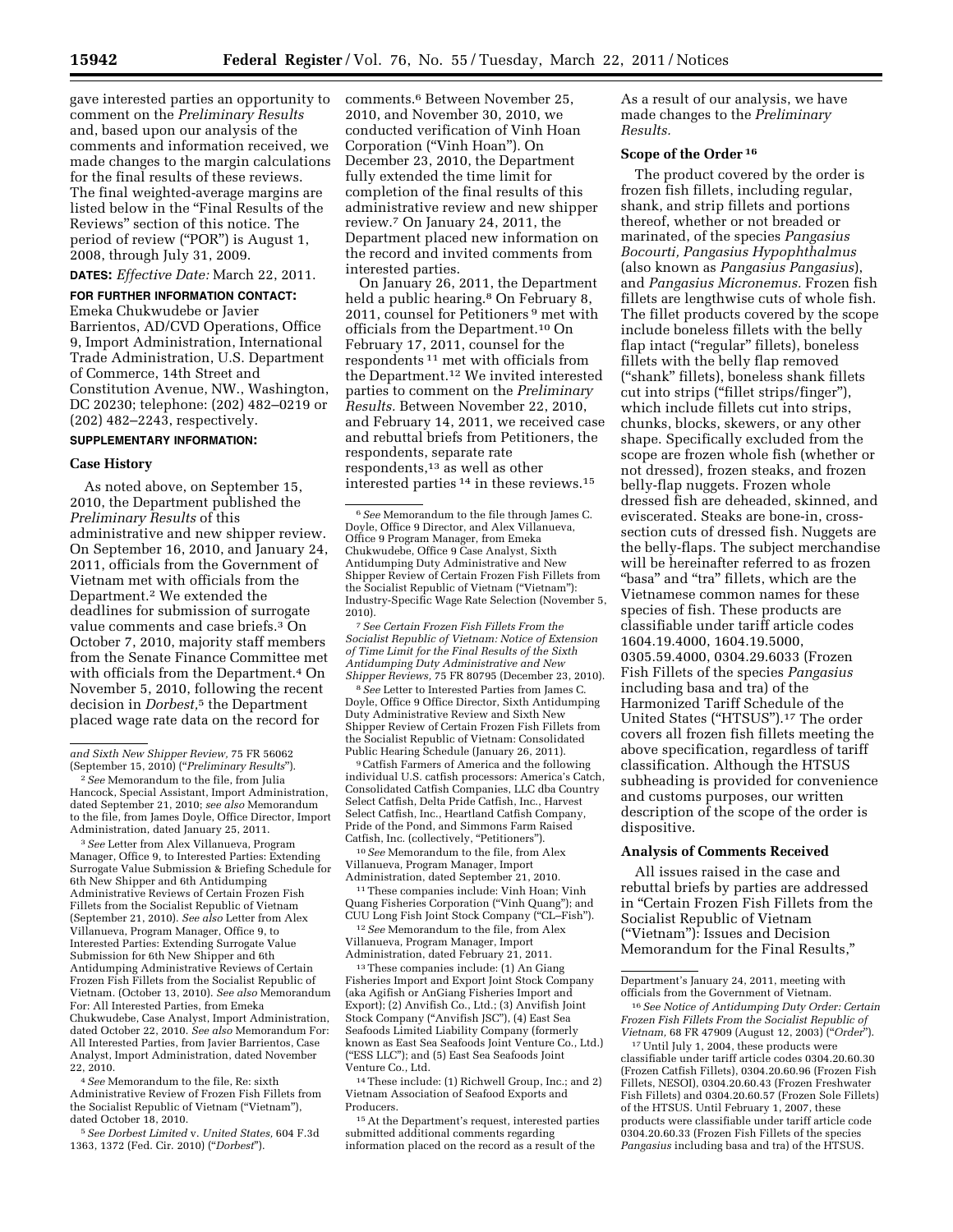(March 14, 2011) (''I&D Memo''). A list of the issues which parties raised, and to which we responded in the I&D Memo, is attached to this notice as an Appendix. The I&D Memo is a public document and is on file in the Central Records Unit (''CRU''), Main Commerce Building, Room 7046, and is accessible on the Department's Web site at *[http://www.trade.gov/ia.](http://www.trade.gov/ia)* The paper copy and electronic version of the memorandum are identical in content.

## **Changes Since the Preliminary Results**

Based on a review of the record, verification, the hearing, as well as comments received from interested parties regarding our *Preliminary Results,* we have made certain revisions to the margin calculation for Vinh Hoan, Vinh Quang, and CL-Fish for the final results. For the reasons explained in the I&D Memo at Comment I, we have changed our surrogate country selection from the Philippines to Bangladesh. For all other changes to the calculations of Vinh Hoan, Vinh Quang, and CL-Fish, see the I&D Memo and company specific analysis memorandum. For changes to the surrogate values, *see* the I&D Memo and ''Memorandum to the File, through Alex Villanueva, Program Manager, AC/ CVD Operations, Office 9, from Javier Barrientos, Senior Case Analyst, and Emeka Chukwudebe, Case Analyst, AD/ CVD Operations, Office 9, Sixth Antidumping Duty Administrative Review and Sixth New Shipper Review of Certain Frozen Fish Fillets from the Socialist Republic of Vietnam: Surrogate Values for the Final Results,'' (March 14, 2011).

# **Use of Facts Available (**''**FA**''**) and Adverse Facts Available (**''**AFA**''**)**

Section 776(a) of the Tariff Act of 1930, as amended (''the Act'') provides that the Department shall apply FA if (1) necessary information is not on the record, or (2) an interested party or any other person (A) withholds information that has been requested, (B) fails to provide information within the deadlines established, or in the form and manner requested by the Department, subject to subsections (c)(1) and (e) of section 782 of the Act, (C) significantly impedes a proceeding, or (D) provides information that cannot be verified as provided by section 782(i) of the Act.

Section 776(b) of the Act further provides that the Department may use an adverse inference in applying FA when a party has failed to cooperate by not acting to the best of its ability to comply with a request for information. Such an adverse inference may include reliance on information derived from

the petition, the final determination, a previous administrative review, or other information placed on the record.

Based on findings at verification, we are applying partial AFA to Vinh Hoan's freight distances because the Department finds that the information necessary to calculate an accurate and otherwise reliable margin is not available on the record. Specifically, the Department could not verify the distances to transport fish from some of Vinh Hoan's farms to its processing facilities. Consequently, in accordance with 776(b) of the Act, we find that an adverse inference is necessary because Vinh Hoan did not act to the best of its ability to provide the Department with verifiable data within its exclusive control. Therefore, for the final results, pursuant to 776(a)(2)(D) of the Act, we applied partial AFA to Vinh Hoan's freight distances. *See* Comment 9A of the I*&D Memo.* 

# **Final Partial Rescission**

In the *Preliminary Results,* the Department preliminarily rescinded the review with respect to Acomfish and Binh An.18 These companies reported that they had no shipments of subject merchandise to the United States during the POR. As we stated in the *Preliminary Results,* our examination of shipment data from U.S. Customs and Border Protection (''CBP'') for these companies confirmed that there were no entries of subject merchandise from them during the POR.19 The Department did not receive any comments regarding the preliminary rescission of these companies claiming no shipments. Therefore, we are rescinding the administrative review with respect to Acomfish and Binh An. In addition, as explained in Comment VII of the I&D Memo, we are rescinding the review with respect to Anvifish JSC. Finally, we note that as Anvifish JSC was the only company receiving the Vietnam-Wide entity rate in the *Preliminary Results,* but is no longer under review, the Vietnam-Wide entity is also no longer under review.

## **Separate Rates**

The statute and the Department's regulations do not directly address the establishment of a rate to be applied to individual companies not selected for individual examination where the Department limited its examination in an administrative review pursuant to section 777A(c)(2) of the Act. The

Department's practice in this regard, in cases involving limited selection based on exporters accounting for the largest volumes of trade, has been to weightaverage the rates for the selected companies excluding zero and *de minimis* rates and rates based entirely on AFA. Generally we have looked to section 735(c)(5) of the Act, which provides instructions for calculating the all-others rate in an investigation, for guidance when calculating the rate for respondents we did not individually examine in an administrative review. Section 735(c)(5)(A) of the Act instructs that we are not to calculate an all-others rate using any zero or *de minimis*  margins or any margins based on total facts available. Section 735(c)(5)(B) of the Act also provides that, where all margins are zero, *de minimis,* or based on total FA, we may use "any reasonable" method'' for assigning the rate to nonselected respondents. One method that section 735(c)(5)(B) of the Act contemplates as a possibility is ''averaging the estimated weighted average dumping margins determined for the exporters and producers individually investigated.''

In the *Preliminary Results,* the Department applied to the separate rate companies the rate calculated for the single mandatory respondent in the administrative review. For these final results, the rate calculated for the single mandatory respondent is zero. While the statute contemplates that we may use an average of the zero, *de minimis*  and AFA rates determined in an investigation, we have available in these reviews information that would not be available in an investigation, namely rates from prior proceedings. We have determined that it is more appropriate in these reviews to use a calculated rate from a previous segment to apply to the separate rate companies as this method does not rely on zero, *de minimis* or FA margins and there is no reason to find that it is not reasonably reflective of potential dumping margins for the nonselected companies. *See* Statement of Administrative Action ("SAA") accompanying the Uruguay Round Agreements Act, H. Doc. 316, 103d Cong., Vol. 1 (1994) at 873. In these reviews, we have three companies that qualify for a separate rate: Agifish, ESS LLC and Southern Fishery Industries Company (''South Vina'').

For the three separate rate respondents, Agifish, ESS LLC and South Vina, the most recent calculated rate from a previous administrative review that is not zero, *de minimis* or based on FA is \$0.02 per kilogram, which was based on the calculated rate for QVD Food Company in the fourth

<sup>18</sup>Asia Commerce Fisheries Joint Stock Company (aka Acomfish JSC) (''Acomfish'') and Binh An Seafood Joint Stock Co. (''Binh An''). 19*See Preliminary Results.*